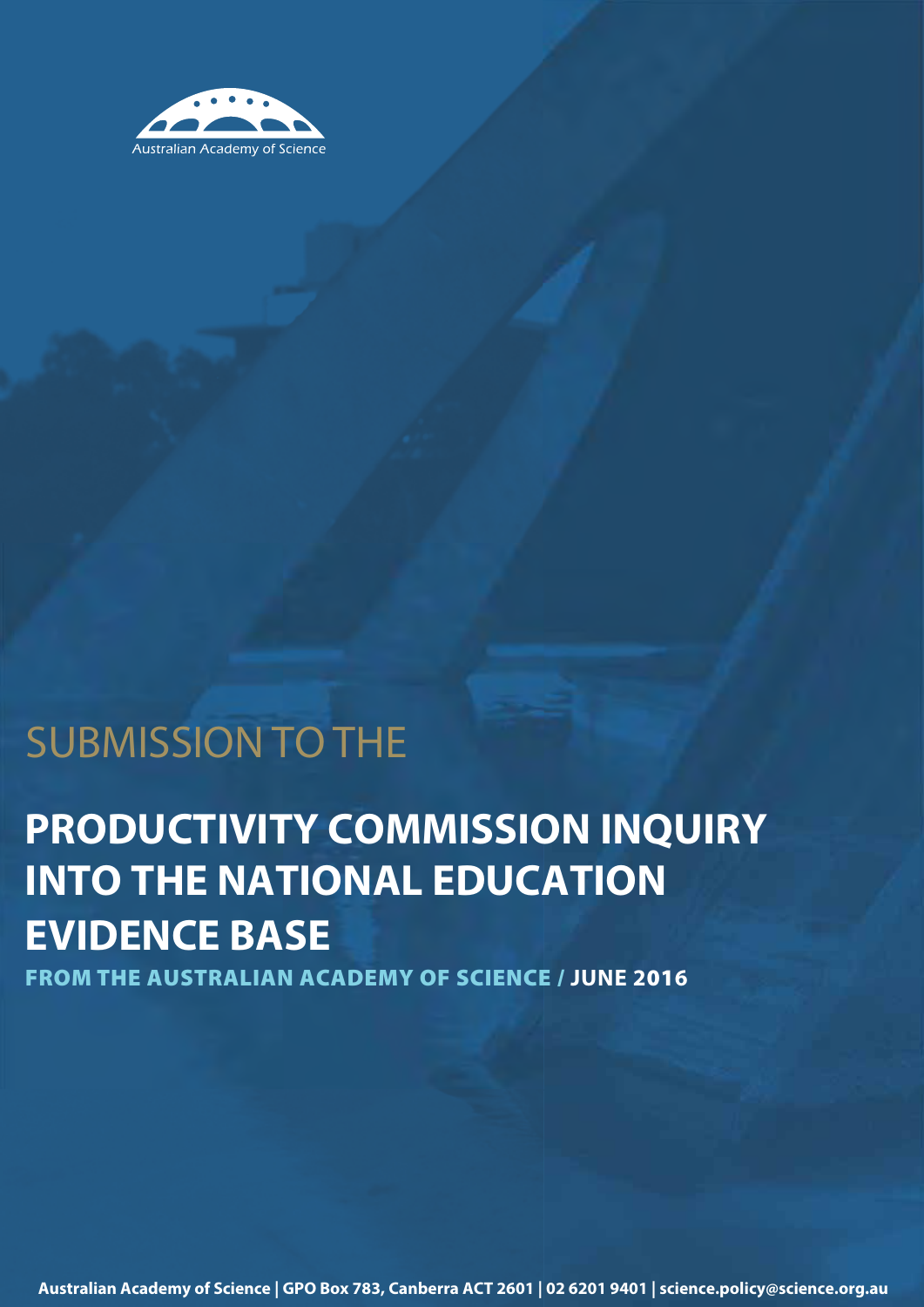### AUSTRALIAN ACADEMY OF SCIENCE SUBMISSION PRODUCTIVITY COMMISSION INQUIRY INTO THE EDUCATION EVIDENCE BASE

The Australian Academy of Science (the Academy) welcomes the opportunity to make a submission to the Productivity Commission's inquiry into the evidence base supporting early childhood and school education. The Academy promotes scientific excellence, disseminates scientific knowledge and provides independent scientific advice for the benefit of Australia and the world. The Academy is made up of over 500 of Australia's leading scientists, each elected for his or her outstanding contribution to science. The Academy would be pleased to provide further information or explanation on any of the points made in this submission.

This submission considers education in science and mathematics fields. This reflects the expertise the Academy has gathered in fifty years of producing high-quality educational materials for schools, starting with the landmark biology textbook *The Web of Life* and continuing today with the acclaimed *PrimaryConnections* and *Science by Doing* programs and the forthcoming *ReSolve: Maths by Inquiry* project.

### THE NEED FOR NATIONALLY CONSISTENT AND MEANINGFUL DATA

The Academy strongly supports the use of appropriate evidence to support the development of policy interventions in all areas of governmental activity. Evidence-informed policy supports transparent decisionmaking, emphasises a rational basis for government action and provides the community with confidence that policy interventions reflect best practice. However, opportunity to practice evidence-informed policy is necessarily limited by the available of relevant, quality data.

Australian educational practices needlessly suffer from a lack of nationally-consistent or relevant data, particularly in science and mathematics. For example, despite each state and territory maintaining a register of teachers in their jurisdictions, counts of the number of science and mathematics teachers in Australian schools are simply estimates – with the best estimates being extrapolation from anonymous surveys.<sup>1</sup> Similarly, relatively simple questions such as how many students are being taught the Australian Curriculum:Science (or even whether students are being taught science *at all* in some areas), cannot be reliably answered. The Commission's own issues paper has highlighted the distributed and inconsistent approach to collecting and maintaining educational data sets; the time and effort required to combine inconsistent, disparate data sets (where they are even available) is a significant barrier to using evidence to better inform policy.

Data on student outcomes in science and mathematics fields are similarly lacking. Australia's National Assessment Program consists principally of the annual NAPLAN literacy and numeracy tests, complemented by triennial assessments in science literacy, informational technology and civics literacy, and the triennial Program for International Student Assessment (PISA) system. Under the NAPLAN regimen, an individual students' literacy and numeracy is tested every two years between year 3 and year 9. Science literacy is tested only for a sample of every third cohort of year 6 students, and again for a sample of 15 year-olds every three years under PISA, with PISA placing a detailed emphasis on science every nine years.<sup>2</sup> This results in a piecemeal approach to student outcome data, so that the ability to make meaningful conclusions on particular policy interventions or educational practices is severely limited.

**.** 

<sup>1</sup> See Willett, M., D. Segal and W. Walford (2014), *[National teaching workforce dataset data analysis report](https://docs.education.gov.au/system/files/doc/other/ntwd_data_analysis_report.pdf)*, Department of Education and Training, Canberra, pp. 74-76

 $<sup>2</sup>$  PISA studies three principal 'domains' – reading literacy, mathematical literacy, science literacy, with the</sup> domain of emphasis rotating between each triennial cycle. See Australian Council for Educational Research, [Programme for International Student Assessment \(PISA\) Australia](https://www.acer.edu.au/ozpisa/what-does-pisa-assess) – What does PISA assess?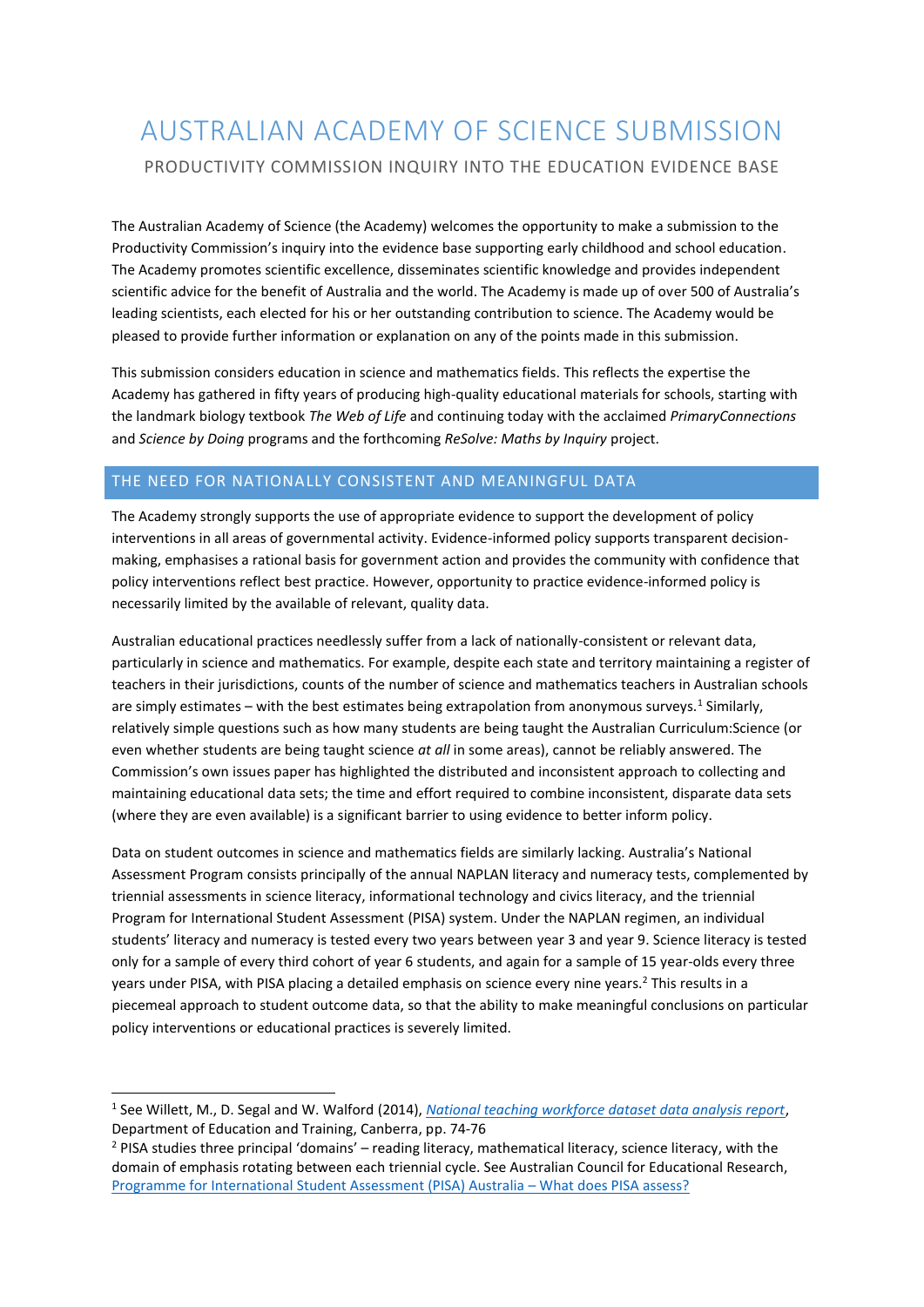Indeed, the student outcome data that are collected are of questionable quality. Others have argued that NAPLAN assesses numeracy at a relatively superficial level, and there is concern that the construction of 'league tables' from NAPLAN results may diminish NAPLAN's utility through the phenomenon of 'teaching to the test'.<sup>3</sup> The quality and integrity of NAPLAN (and PISA) data must be beyond reproach, as without these limited outcome datasets, no relevant data would exist to inform policy decisions. Although PISA provides an internationally comparable measure of Australian students, it has no direct relationship to the Australian curriculum, so cannot be used to judge the progress of Australian students against locally relevant objectives.

The Academy considers that data on educational practices as well as outcomes are significantly lacking, so that reform of the current arrangements for the collection and sharing of such data is needed. A national picture of student and teacher characteristics, participation and outcomes must be constructed from data that are consistent, reliable and of the highest quality.

The Academy acknowledges the practical difficulties involved with rationalising the current system, but encourages the Commission to examine the experience in Germany over the past two decades. As with Australia, Germany is a federal system consisting of 16 states, each with its own educational system. After surprisingly poor results in the first PISA test, the states agreed to collaborate and share data to facilitate better national student outcomes, supported by expertise in the central government. The coordinated action between the states gave rise to significant and continuing improvements of the level of attainment of German students in the PISA tests. <sup>4</sup>

Although the exact arrangements for data collection are a matter for government, it is clear that there is scope for increased involvement of a central agency in the collection, maintenance and development of educational data. Despite the existing responsibility of the states for delivering education, central authority over data collection could be established either financially, or through the Commonwealth's responsibility for statistics.<sup>5</sup> It is likely that such a function would be most effectively carried out by government for reasons of both maximising compliance with data collection requirements and efficiency (given that governments at several levels are already the collectors of a considerable amount of this data).

**The Academy strongly recommends that new arrangements are implemented for the collection, maintenance and development of educational statistics, with the primary objective to create a nationally consistent, reliable and high-quality suite of educational datasets.** 

#### THE NEED FOR SYSTEMATIC PROGRAM EVALUATION

Perhaps as a consequence of the lack of meaningful educational statistics, novel policy interventions into education are not systematically evaluated for their efficacy or levels of use. Although the Academy acknowledges the excellent work done by many in the education sector, including university researchers and the Australian Council for Educational Research, the practice of formally evaluating novel programs to quantify their benefits or otherwise is not a systematic norm in Australia. In the sphere of science education alone, the Academy estimates that more than \$100 million has been spent over the last decade on specific school science programs, yet the impact of these initiatives upon student achievement has not been systematically investigated and documented. Citizens rightly expect public funds to be used in the most effective way possible, and it is currently not possible to demonstrate in a rigorous way that resources provided to improve

1

<sup>3</sup> Australian Association of Mathematics Teachers (2013), *[Submission to Senate Standing Committee on](http://www.aph.gov.au/DocumentStore.ashx?id=694800ce-9b70-4a3f-a12d-0749ad7b009c&subId=11617)  [Education and Employment inquiry into the effectiveness of the National Assessment Program](http://www.aph.gov.au/DocumentStore.ashx?id=694800ce-9b70-4a3f-a12d-0749ad7b009c&subId=11617) – literacy and [numeracy](http://www.aph.gov.au/DocumentStore.ashx?id=694800ce-9b70-4a3f-a12d-0749ad7b009c&subId=11617)*, pp. 1-3.

<sup>4</sup> See Prenzel, M., W. Blum and E. Klieme (2014), The impact of PISA on mathematics teaching and learning in Germany, in Stacey, K. and R. Turner (eds.), *Assessing Mathematical Literacy: The PISA Experience*, Springer, Cham.

<sup>5</sup> *Commonwealth of Australia Constitution Act*., s.51(xi)